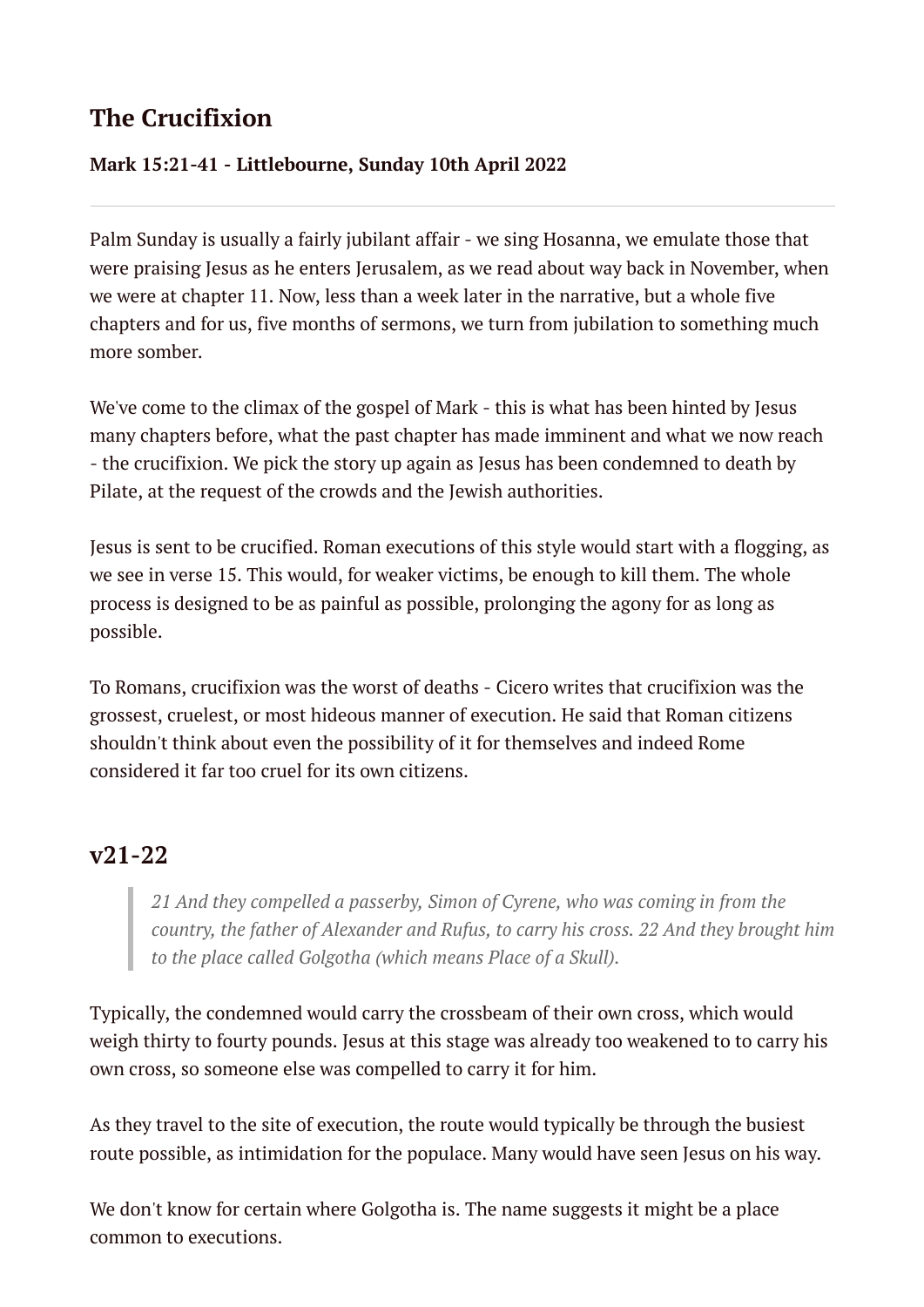The ancient world understood that Myrrh can act as an analgesic. This verse records the only merciful aspect of the ordeal. But even this small mercy is not carried through - Jesus doesn't take it, he endures the full measure of the cross.

### **v24-25**

*24 And they crucified him and divided his garments among them, casting lots for them, to decide what each should take. 25 And it was the third hour when they crucified him.*

Roman legality was such that the executioners were entitled to the minor possessions of the executed man - his personal effects. They would not have realised that they were fulfilling the words of Psalm 22. Starting from verse 16:

*16 For dogs encompass me; a company of evildoers encircles me; they have pierced my hands and feet— 17 I can count all my bones they stare and gloat over me; 18 they divide my garments among them, and for my clothing they cast lots*

Crucifixion was not a part of Jewish law. More common was stoning. For those that were stoned to death for idolatry or blasphemy, the hanging from a tree after death was a form of public exposure, to brand the executed person as one cursed by God. Deuteronomy 21:23 "for he is cursed of God that hands on a tree". Jesus likewise was branded as cursed by God by his death on a wooden cross. When the chief priests and the crowds demand death by crucifixion, they express the conviction that he is to die as 'one cursed by God'.

### **v26**

*26 And the inscription of the charge against him read, "The King of the Jews."*

Every condemned man would be required to carry a sign to indicate the crime he committed. They would wear this as they were led through the streets and finally this would be affixed to the cross. John's gospel tells us that Jesus' sign was written in Aramaic, Latin and Greek, for all to understand.

#### **v23**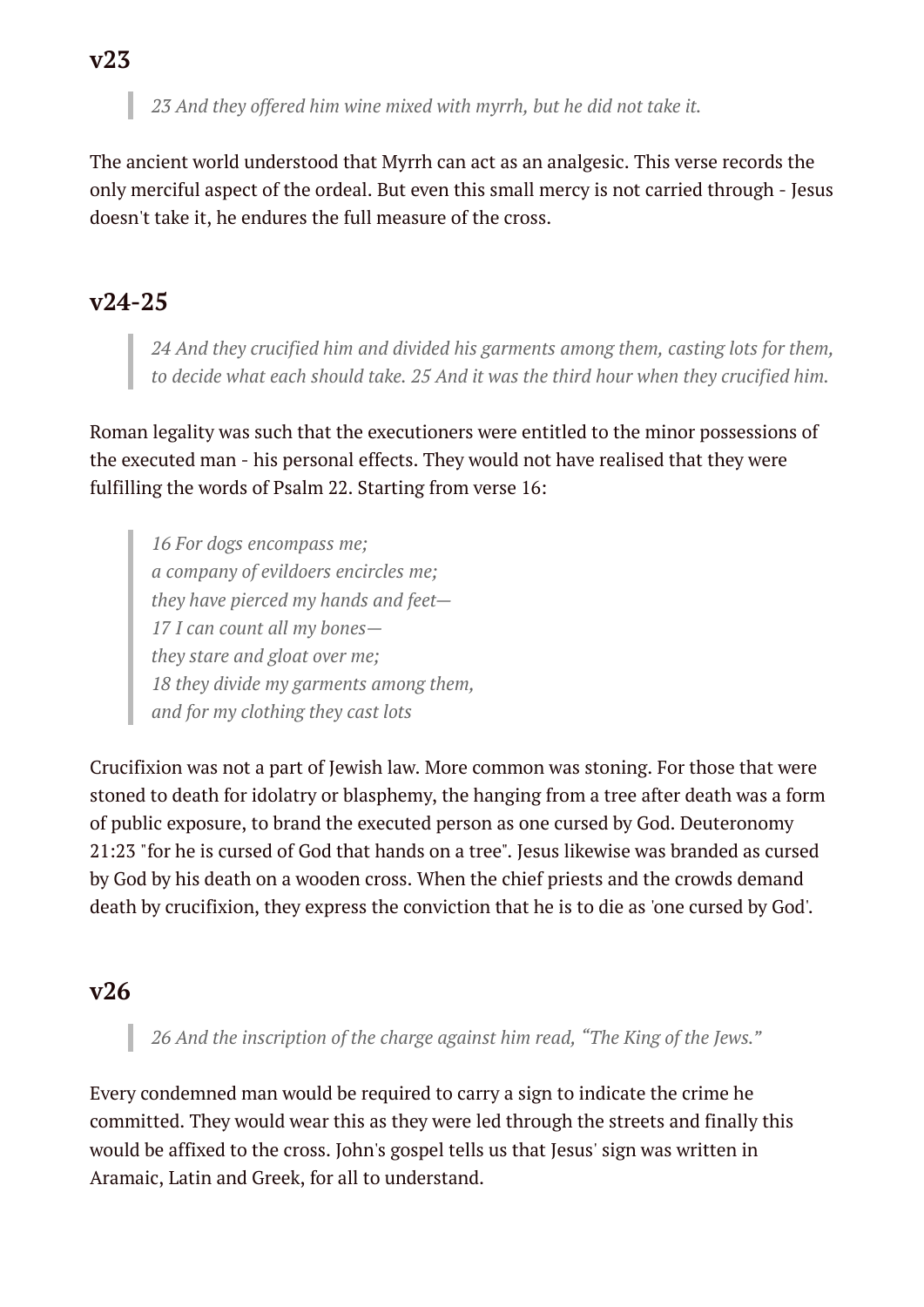Jesus here, is charged with the truth. He really is the rightful King of the Jews, but the truth is used to condemn him.

## **v27-28**

*27 And with him they crucified two robbers, one on his right and one on his left.*

The word used here can mean robbers, but can also mean insurrectionists, or more generally violent criminals. Since robbery alone wasn't typically punishable by crucifixion, it's likely that these are more than just petty criminals.

Jesus gets associated with those that really are guilty. Verse 28, which is missing in the oldest copies of Mark, says:

*28 And the Scripture was fulfilled that says, "He was numbered with the transgressors"*

#### This refers to Isaiah 53:12:

*Therefore I will divide him a portion with the many, and he shall divide the spoil with the strong, because he poured out his soul to death and was numbered with the transgressors; yet he bore the sin of many, and makes intercession for the transgressors.*

### **v29-32**

*29 And those who passed by derided him, wagging their heads and saying, "Aha! You who would destroy the temple and rebuild it in three days, 30 save yourself, and come down from the cross!" 31 So also the chief priests with the scribes mocked him to one another, saying, "He saved others; he cannot save himself. 32 Let the Christ, the King of Israel, come down now from the cross that we may see and believe." Those who were crucified with him also reviled him.*

Jesus may well have had the power to save himself from this death, but he accepts it willingly, he endures their mockery. Those that pass by, seeing his suffering mock him. The chief priests mock him. Even those that were alongside him, suffering like him, mock him. They don't realise that for Jesus to save himself from the suffering of the cross, would have been to doom humanity. Paradoxically, these words that were meant sarcastically, were the truth. The true King of Israel appears to them to be a characture of sovreignty, but in his actions he is cementing his kingdom.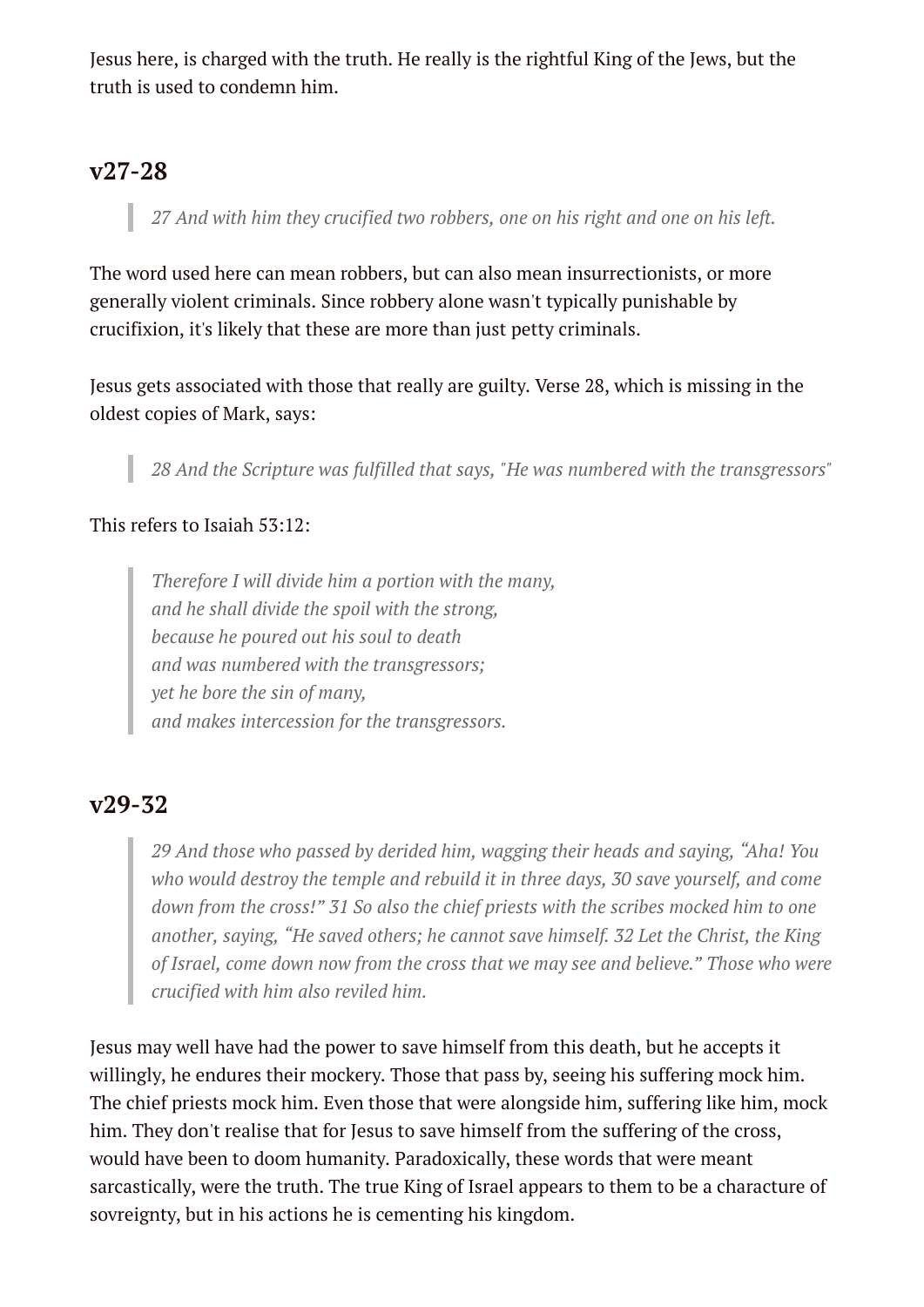We saw a few weeks ago that the Jewish religious authorities broke all their own rules when trying Jesus. Now, they further insult God, by being beside the cross, neglecting their passover duties in the Temple. The day prior to the special sabbath of passover was one where the priesthood, especially the cheif priests, should be extremely busy, but they find time to come mock the perfect sacrifice of Christ instead of offering sacrifice to God in the temple as they are commanded.

## **v33-34**

*33 And when the sixth hour had come, there was darkness over the whole land until the ninth hour. 34 And at the ninth hour Jesus cried with a loud voice, "Eloi, Eloi, lema sabachthani?" which means, "My God, my God, why have you forsaken me?"*

Ancient accounts of crucifixions describe victims that would scream in rage and pain. Jesus crys out not in rage, but in sorrow. He is quoting from Psalm 22 - the first line of that Psalm that we referenced earlier. Psalm 22 records the cry of the righteous sufferer and here Jesus is living out this Psalm on the cross.

Part of the punishment for sin is in separation from God - in being cast out from his presence. Isaiah 59 verse 2:

*but your iniquities have made a separation between you and God, and your sins have hidden his face from you so that he does not hear.*

We see in the darkness, for three hours beginning at midday, that covered the land a picture of this separation - the light, symbolic of God's presence is taken away. The three hours of darkness before Jesus' death echo the three days of darkness before the first passover. God's wrath fell on the firstborn of Egypt, as it now does on the Son of God.

This is also prophesied elsewhere in the Old Testament - Amos 8:9-10 for example:

*9 "And on that day," declares the Lord God, "I will make the sun go down at noon and darken the earth in broad daylight. 10 I will turn your feasts into mourning and all your songs into lamentation; I will bring sackcloth on every waist and baldness on every head; I will make it like the mourning for an only son and the end of it like a bitter day.*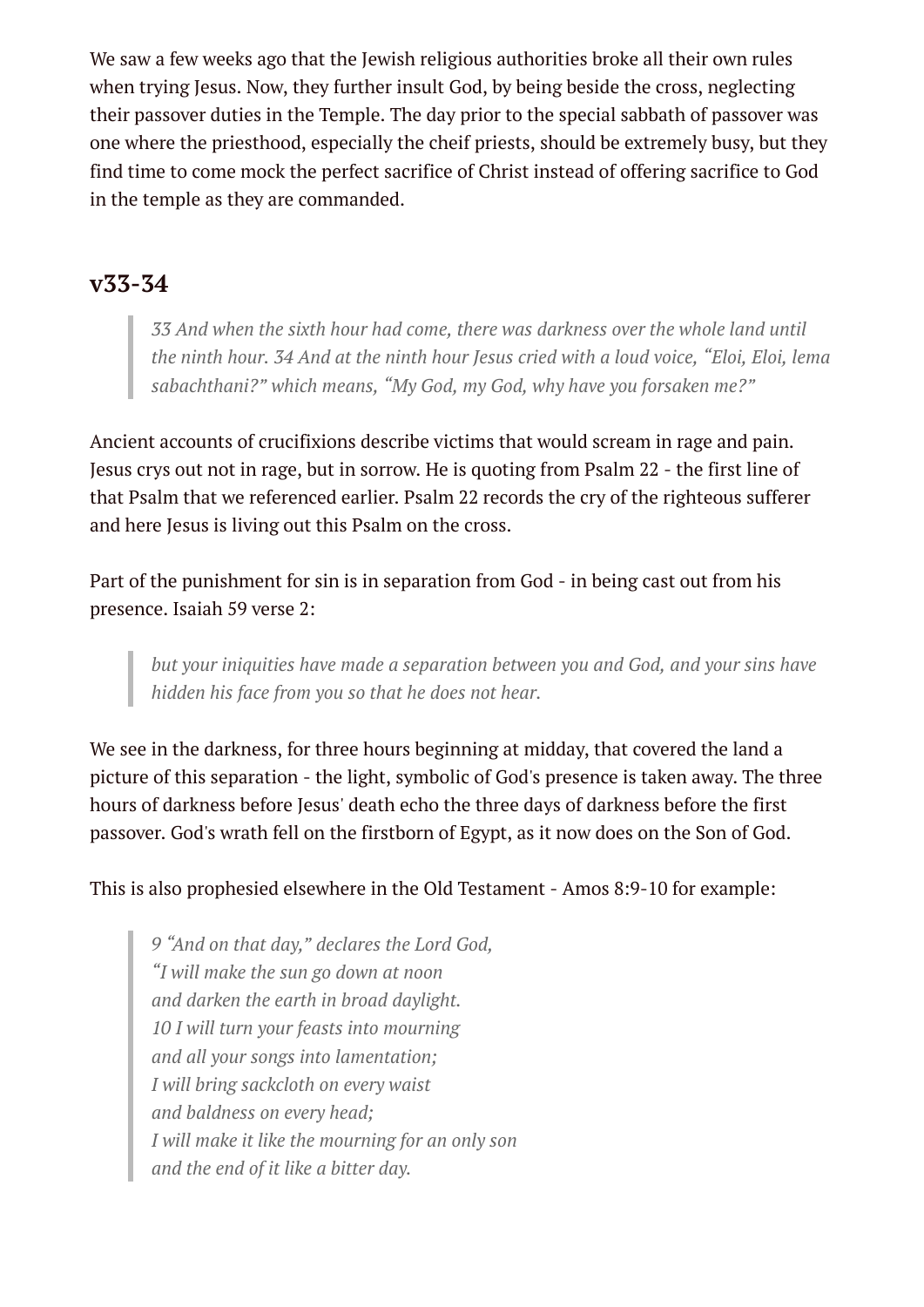## **v35-36**

*35 And some of the bystanders hearing it said, "Behold, he is calling Elijah." 36 And* someone ran and filled a sponge with sour wine, put it on a reed and gave it to him to *drink, saying, "Wait, let us see whether Elijah will come to take him down."*

Those Jewish people standing around would likely have known what Jesus was really saying. The cheif priests who knew the Psalms intimately, would have recognised his words immediately. Maybe some misunderstood Jesus, or maybe this is yet more mockery.

Then the sour wine offered to Jesus - apparently, the sort of drink referred to here was popular among soldiers and labourers, because it quenched thirst effectively and was inexpensive. But the intention was not to help Jesus, but was meant to keep Jesus conscious for as long as possible, to prolong his suffering.

### **v37**

*37 And Jesus uttered a loud cry and breathed his last.*

From the third hour to the ninth hour, Jesus has been hanging on the cross. Jesus wasn't spared the suffering by any final time of unconsciousness - he suffered until the very end, to his last breath. Now at last, it is finished.

## **The most tragic story possible**

Jesus has gone through the most horrific suffering imaginable.

- There was no form of death more painful.
- Jesus knew what was coming for him before it happened.
- He was betrayed by one of his closest companions.
- He was abandoned by his friends.
- His trial was a sham, unfair in every respect.
- He is condemned for what is actually good and true.
- The one who eventually grants his execution knows that he is innocent and still condemns him.
- In condemning him, a truly guilty man gets to go free.
- Everyone involved refuses to take responsibility.
- He is counted among real criminals, despite being nothing like them.
- He is mocked relentlessly throughout.
- What little he physically has is taken from him and gambled for.
- He is still young and his life has been one of nothing but perfection.
- Those he came to save are those that are murdering him.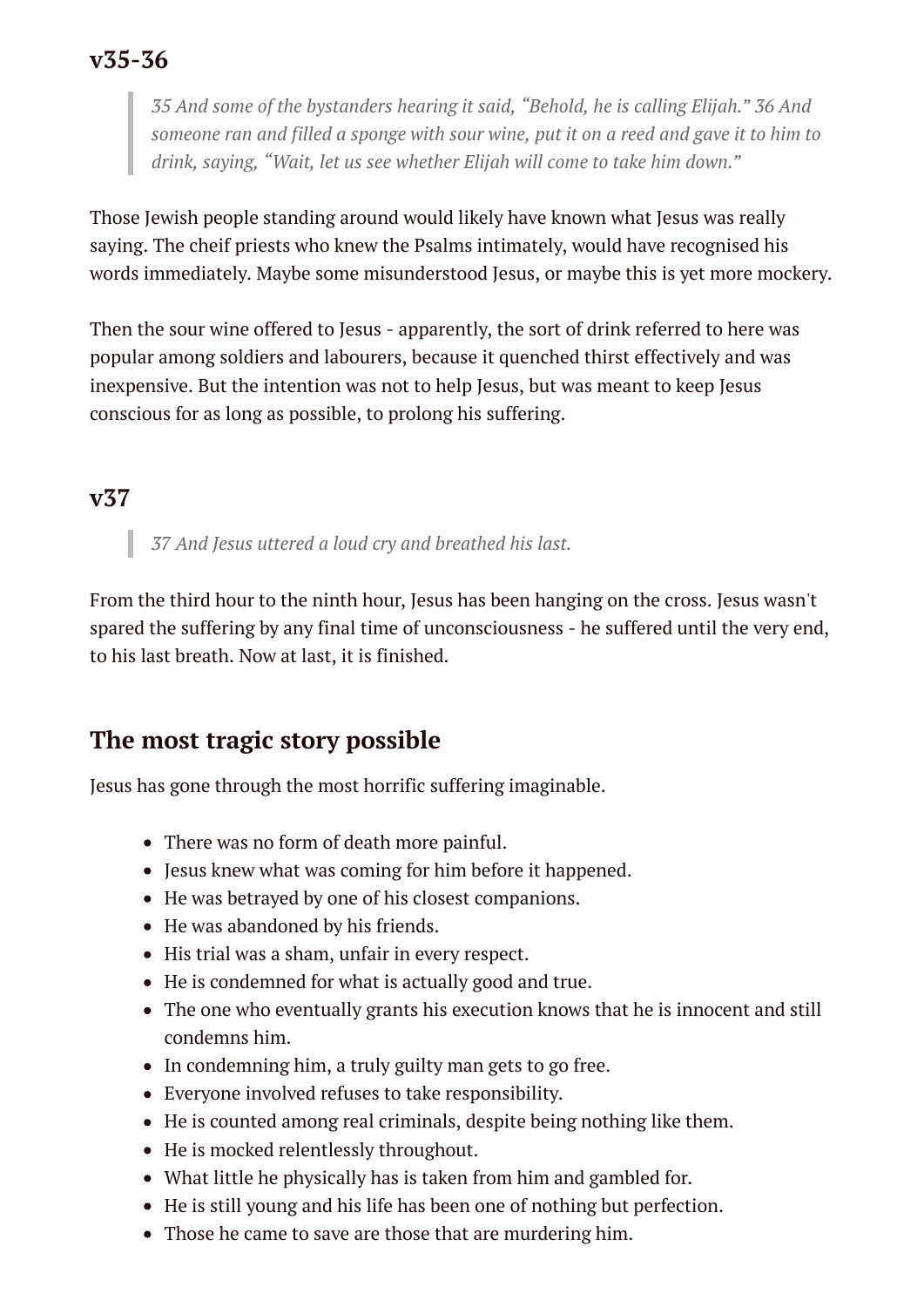You couldn't write a more tragic story. It covers everything. Carl Jung describes it as a 'limit' story, an archetype of tragedy. You can't make it worse, it reaches the limitation of how bad something can be. But of course from a Christian perspective, the worst part, the best part, the part that the secular cannot understand, is that Jesus bears the weight of our sin. His suffering is not just physical, but he takes the punishment for the sins of each one of us.

## **Our sin**

Whilst we have seen that throughout Mark, Jesus knows his coming death and goes to it willingly, we must also recognise that our own actions are at fault. It is our own sin that is placed on Jesus, we contribute to his suffering. Each and every sin we commit makes us culpable for Jesus' death - we are like those in the crowd, who by our actions, thoughts and attitudes, if not explicity, cry out "Crucify him". There is a real sense in which we all bear responsibility for what we have read about today.

But God uses the sin of humanity, in its worst moment, the moment it murders the Son of God, to reconcile us to Himself and free us from sin.

Christ takes all our sin - every last bit - and bears it on the cross. 1 Peter 2:24:

He himself bore our sins in his body on the tree, that we might die to sin and live to *righteousness. By his wounds you have been healed.*

Galatians 3:13:

*Christ redeemed us from the curse of the law by becoming a curse for us...*

#### 2 Corinthians 5:21:

*For our sake he made him to be sin who knew no sin, so that in him we might become the righteousness of God.*

## **Go to the cross and find forgiveness**

Maybe some of us feel the weight of sin. We should feel the weight of sin. We know we have done wrong, we know that we are not worthy to know God. If that is the case, we should trust in him, trust in the cross.